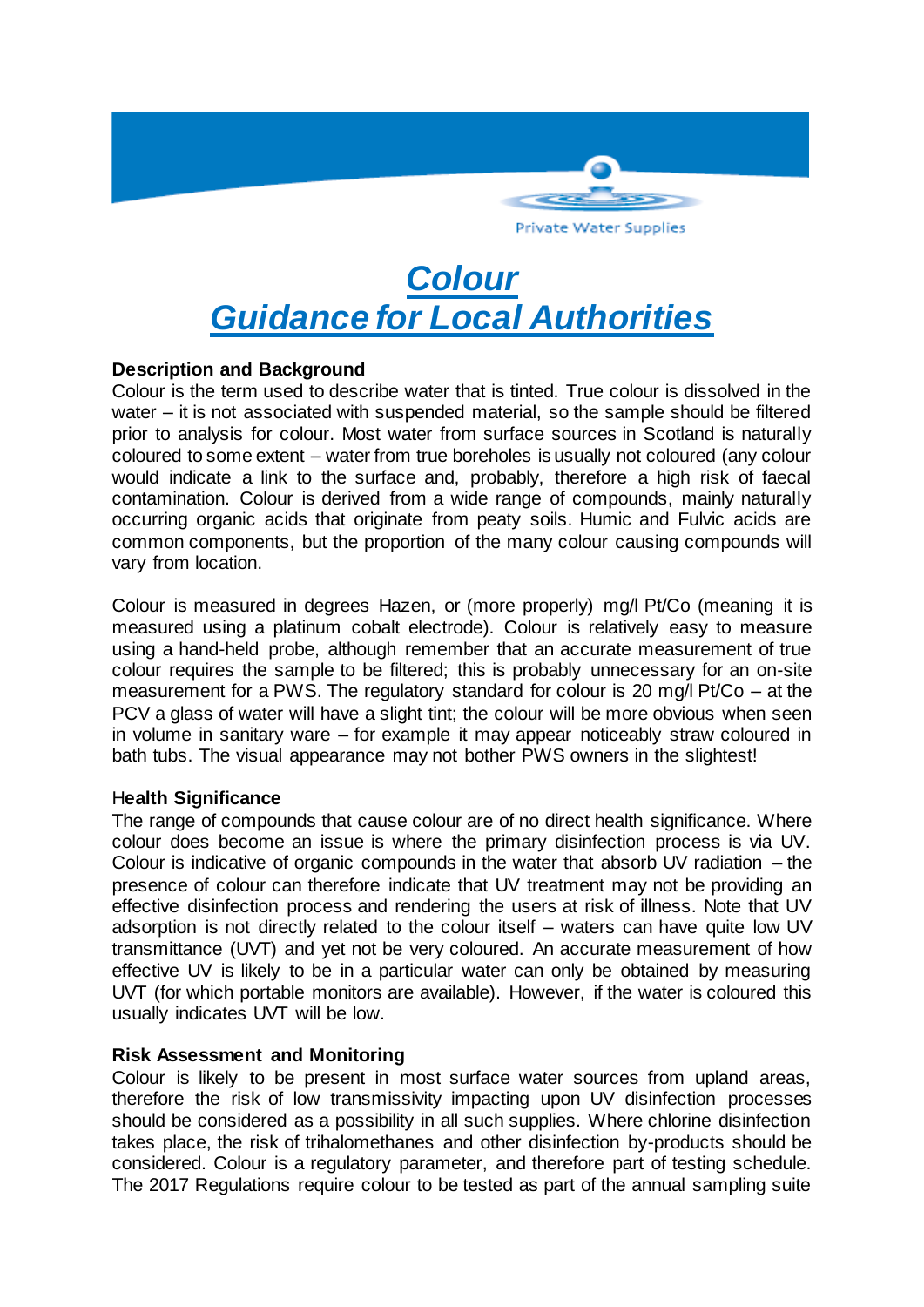for all regulated PWS. Having said this, UVT and total organic carbon (TOC) or dissolved organic carbon (DOC) are more useful measurements to determine the impact of organic matter on disinfection processes.

## **What if it fails?**

A colour failure in itself is not cause for concern if it is not an aesthetic issue for the owner. However, if the water fails for colour and UV treatment is present, the UVT is likely to be too low for normally powered UV (30/40 mJ/cm<sup>2</sup>) to be effective as a disinfectant. If this is the case you may require the owner / user to install treatment to remove the organic compounds in the water. Similarly, a colour failure on a chlorinated system may indicate that THM precursor compounds are likely to be present and trigger further monitoring for THMs.

Regulation 22 of the 2017 Regulations states that action in respect of a failure of the Table C parameters, (which includes colour), need only be taken if it is determined that the failure poses a risk to human health. This means that, provided the supply user is content, no action need be taken unless there is an adverse impact on disinfection.

## **Check the following:**

• Remember that, even if a PWS passes for colour at the time it is sampled, this may not consistently be the case. After heavy rainfall in particular, the supply may well be highly coloured and therefore present an unacceptable challenge to UV. This potential needs to be explored in the risk assessment.

### **Options for resolving at source**

- Examine the source(s) carefully it may be that measures can be taken to block off or modify a specific source or tributary that is highly coloured;
- Scottish Water is using peatland restoration in order to reduce the amount of colour washing into sources – although this is on a larger scale. This could be tried on a smaller scale for PWS sources, for example by stabilising eroded peat through planting, rewetting or other means, but this is likely to be a longer term measure and not provide the certainty that is needed to ensure disinfection is consistently effective.
- Good intake design for river sources may have some limited effect to improve things, but this won't have much effect on true, dissolved, colour.

# **Treatment**

Treatment processes for colour are available, but it is a difficult parameter to reliably remove and finding an effective process may take some trial and error. Treatment options include:

#### **Carbon**

Carbon is probably the simplest means of removing the organic compounds that cause colour. This is most commonly in the form of granular activated carbon (GAC) which is often used in filters as a loose, black granular medium. Other forms of carbon are also seen, such as impregnating other filter materials such as cloth, fibre and cellulose. Carbon works due to its large surface area and microscopic pores providing sites to which organic compounds can adsorb